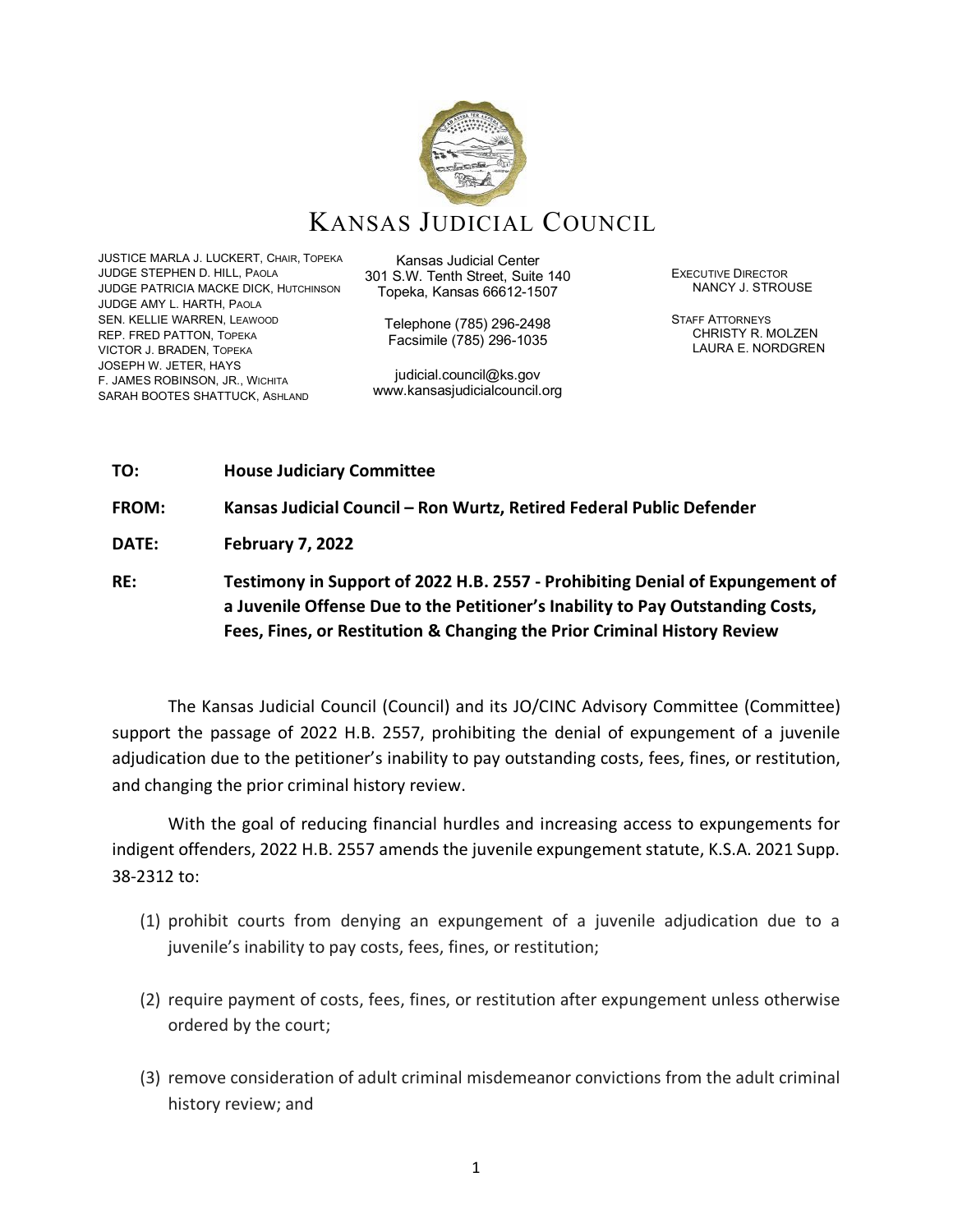(4) limit the review of the juvenile's juvenile adjudication history and adult criminal felony conviction history to the two years preceding the expungement.

# *Background on Juvenile Adjudication Expungement*

A juvenile offender case is a civil, not criminal, case. The term "juvenile adjudication" is used to describe the *civil* finding by the court in a *juvenile offender case*. The term "conviction" is used to describe a *criminal* finding by the court in an *adult criminal case*. The expungement of a juvenile adjudication is governed by different statutes than expungement of adult criminal convictions. The procedure for an expungement of a juvenile adjudication is set out in K.S.A. 2021 Supp. 38-2312. Not all juvenile adjudications are expungable; however, in general, if an adjudication is expungable, the court shall order the expungement of the record and files if the court finds:

- i. the juvenile has reached 23 years of age or the statutorily prescribed waiting period has elapsed (0, 1, or 2 years);
- ii. the juvenile has not had another juvenile adjudication, been convicted in the adult criminal system of a felony or misdemeanor, excluding traffic offenses, and no such proceedings are pending seeking such a conviction or adjudication; and

iii. the circumstances and behavior of the petitioner warrant expungement. *See* K.S.A. 2021 Supp. 38-2312(e).

## *1. Ruling on Expungement*

At the end of a juvenile offender case, some judges cancel any unpaid costs, fees, fines, or restitution, while in other jurisdictions, outstanding costs, fees, fines, or restitution are sent to the court's collection agency. Just as 2022 H.B. 2556 would prohibit the denial of an expungement of an adult conviction due to the petitioner's inability to pay outstanding costs, fees, fines, or restitution, 2022 H.B. 2557 mirrors that concept in the juvenile offender expungement statute. The amendment to K.S.A. 2021 Supp. 38-2312(e)(2), on page 3, would prohibit the denial of the expungement of a juvenile adjudication due to a juvenile's *inability* to pay outstanding costs, fees, fines, or restitution, while also allowing the court to consider an *unwillingness* to pay as a factor in denying the expungement.

# *2. Payment of Outstanding Debt*

While outstanding costs, fines, fees, and restitution should not be an automatic bar to expungement, the expungement should not alter or remove the petitioner's responsibility to pay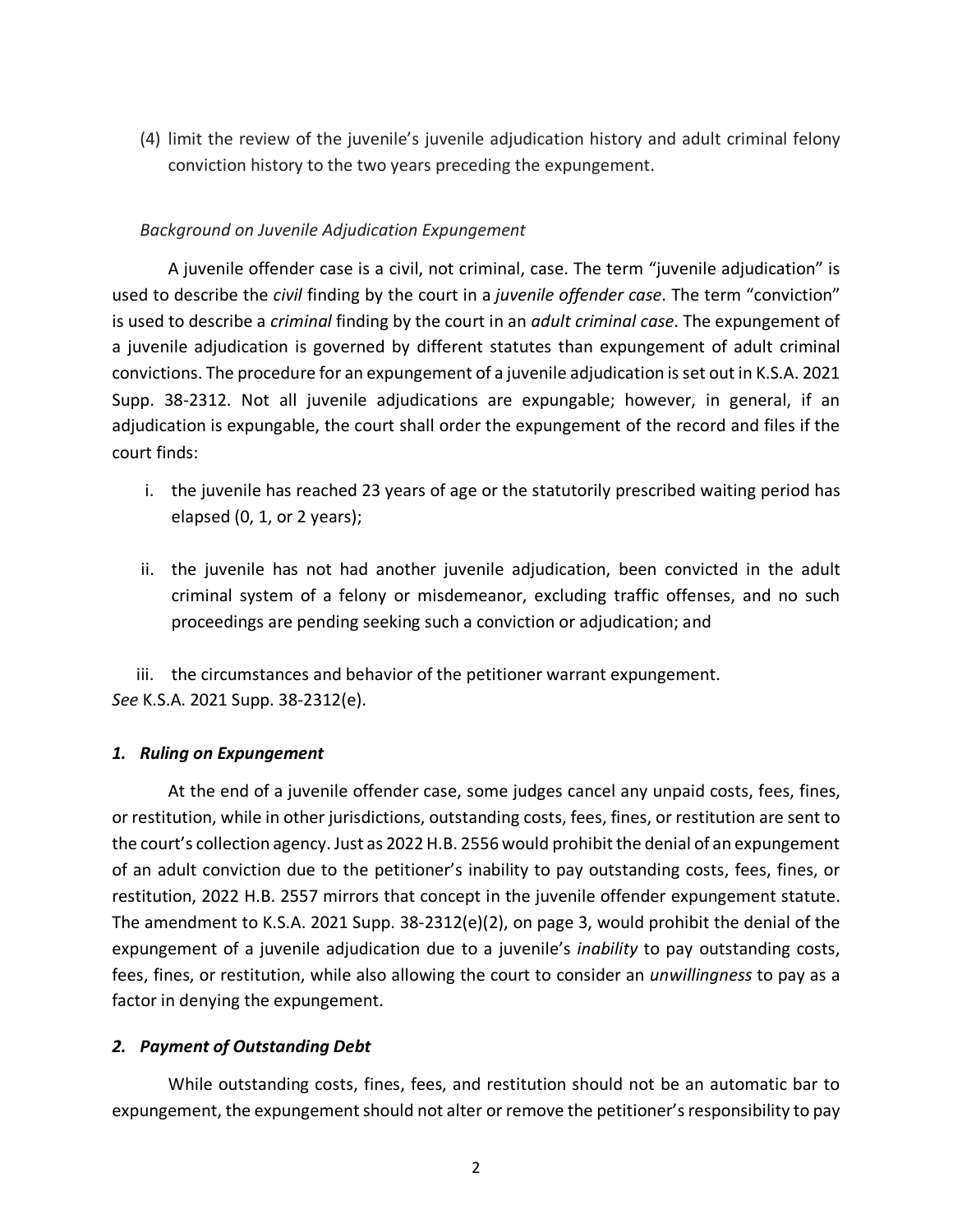the outstanding debt. The amendment to K.S.A. 2021 Supp. 38-2312(e)(2), on page 3, also includes a clear statement that the expungement shall not release the juvenile from the obligation to pay the costs, fines, fees, or restitution unless the court otherwise orders that the juvenile is no longer responsible for the outstanding balance.

### *3. Removal of Adult Criminal Misdemeanor Convictions*

K.S.A. 2021 Supp. 38-2312(e)(1)(B) states that the court shall order the expungement if, "since the final discharge of the juvenile, the juvenile has not been convicted of any felony or of a misdemeanor other than a traffic offense or adjudicated as a juvenile offender . . . and no proceedings are pending seeking such a conviction or adjudication[.]" Unlike the required criminal history review adult expungement statutes<sup>[1](#page-2-0)</sup>, the juvenile expungement statute requires the criminal history review to include adjudications or convictions for misdemeanors other than traffic offenses. The requirements for expunging a juvenile adjudication should not be higher than the requirements for expunging an adult conviction; therefore, the amendments to K.S.A. 2021 Supp. 38-2312(e)(1)(B), on page 3, require a review of only felony convictions and adjudications.

## *4. Reduction in Adjudication and Conviction History Timeframe*

K.S.A. 2021 Supp.  $38-2312(e)(1)(B)$  currently states that the court shall order the expungement if the petitioner has not been convicted of any felony, misdemeanor, or juvenile adjudication since the petitioner's final discharge on the case being expunged. Therefore, if the petitioner is 30 years old at the time of the expungement, the statute would prohibit the expungement if the petitioner had ever been convicted of a misdemeanor or felony as an adult. This is a more burdensome standard than the standard for expunging an adult conviction. The adult conviction expungement statutes only require that the petitioner has not been convicted of a felony in the *two years* preceding the petition for expungement.[2](#page-2-1) The requirements for expunging a juvenile adjudication should not be higher than the requirements for expunging an adult conviction. Therefore, the amendments to K.S.A. 2021 Supp. 38-2312(e)(1)(B), on page 3, mirror the adult expungement requirements by requiring that the petitioner has not been convicted of a felony or juvenile adjudication in the two years prior to the expungement.

<span id="page-2-0"></span><sup>1</sup> See K.S.A. 2020 Supp. 12-4516(h) and 21-6614(h) (the court shall order expungement if the petitioner has not been convicted of a felony in the past two years and no proceeding involving any crime is presently pending or being instituted against the petitioner).

<span id="page-2-1"></span><sup>2</sup> K.S.A. 2020 Supp. 12-4516(h) & 21-6614(h).